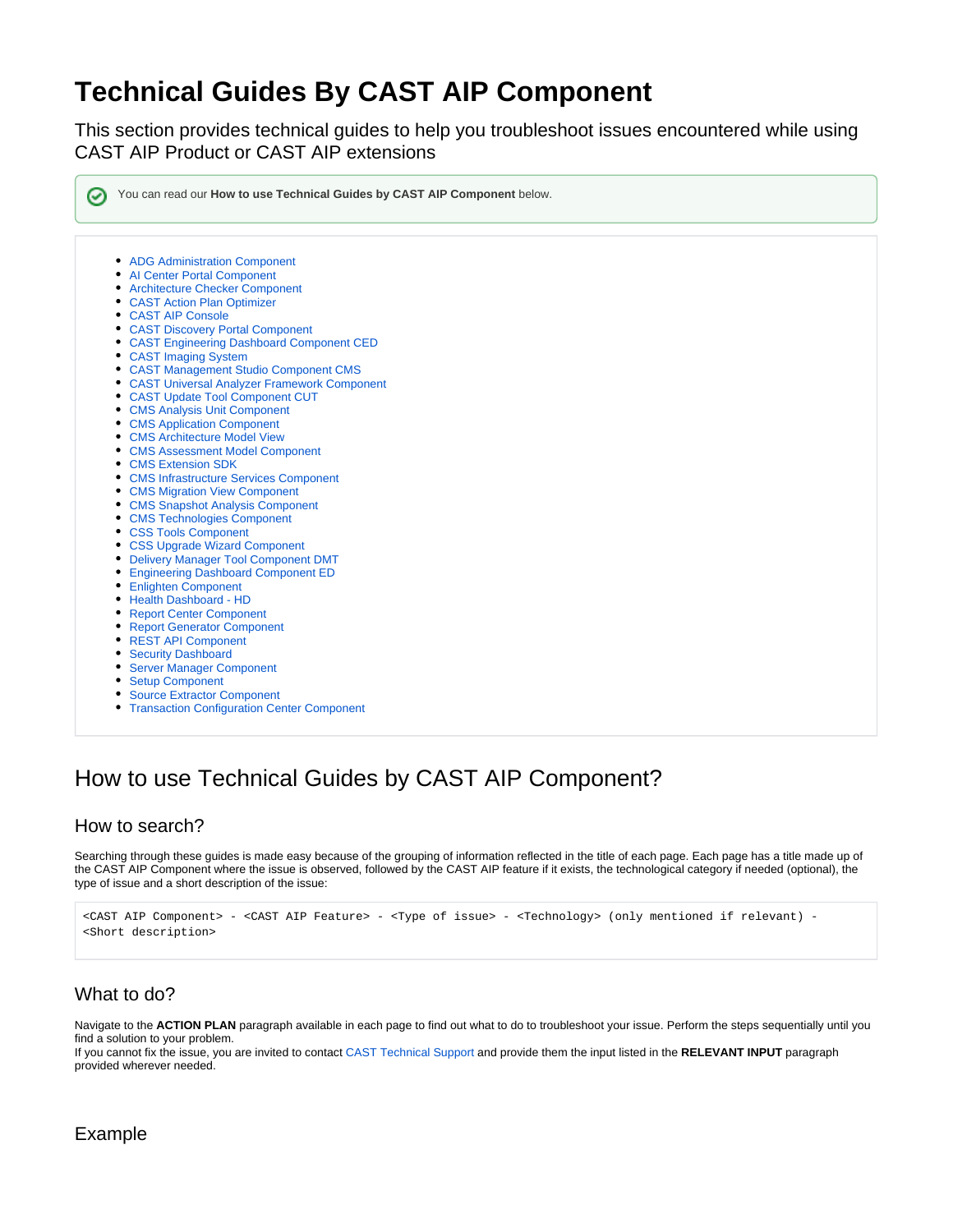#### 1. Navigate to CMS Snapshot Analysis Component



2. in CMS Snapshot Analysis Component, run the steps listed in the **Action Plan** paragraph



- 3. This will lead you to navigate to CMS-Snapshot Analysis Run Analyzer
- 4. In CMS-Snapshot Analysis Run Analyzer, run the steps listed in the **Action Plan** paragraph

| <b>Action Plan</b>                                                                                                                                                                                                                                                                                                                                                                                                                                                                                                                                                                                                                                                |
|-------------------------------------------------------------------------------------------------------------------------------------------------------------------------------------------------------------------------------------------------------------------------------------------------------------------------------------------------------------------------------------------------------------------------------------------------------------------------------------------------------------------------------------------------------------------------------------------------------------------------------------------------------------------|
| Perform the following steps:                                                                                                                                                                                                                                                                                                                                                                                                                                                                                                                                                                                                                                      |
| 1. Check first the analysis is performed in a supported way. Go to Supported platform and supported technologies that are in the Official Documentation Release N<br>• Supported platform is described in : CAST AIP 8.1.x Documentation > CAST AIP 8.1.x Documentation > Release Notes > Supported Platforms<br>• Supported technologies described in: CAST AIP 8.1.x Documentation > CAST AIP 8.1.x Documentation > Release Notes > Supported Technologies<br>2. Get the analysis log file and identify the type of issue : CAST Management Studio - Information - Type of issues<br>3. Select the page corresponding to the type of issue you have identified: |
| <b>CMS Snapshot Analysis - Run Analyzer - Crash</b><br>• CMS Snapshot Analysis - Run Analyzer - Fatal Error<br>• CMS Snapshot Analysis - Run Analyzer - Warnings<br>• CMS Snapshot Analysis - Run Analyzer - Non Fatal error<br>• CMS Snapshot Analysis - Run Analyzer - Performance issue<br>• CMS Snapshot Analysis - Run Analyzer - Missing objects                                                                                                                                                                                                                                                                                                            |
| 4. Links are resolved during analysis, and can be viewed in Enlighten. If links are missing, visit the page Enlighten - Links - Missing or wrong links between two obje<br>5. If you do not find the information you are looking for or solution for your problem, in this page, contact CAST Technical Support and provide below relevant input                                                                                                                                                                                                                                                                                                                  |

**5.** This will lead you to navigate to CMS-Snapshot Analysis - Run Analyzer - Crash